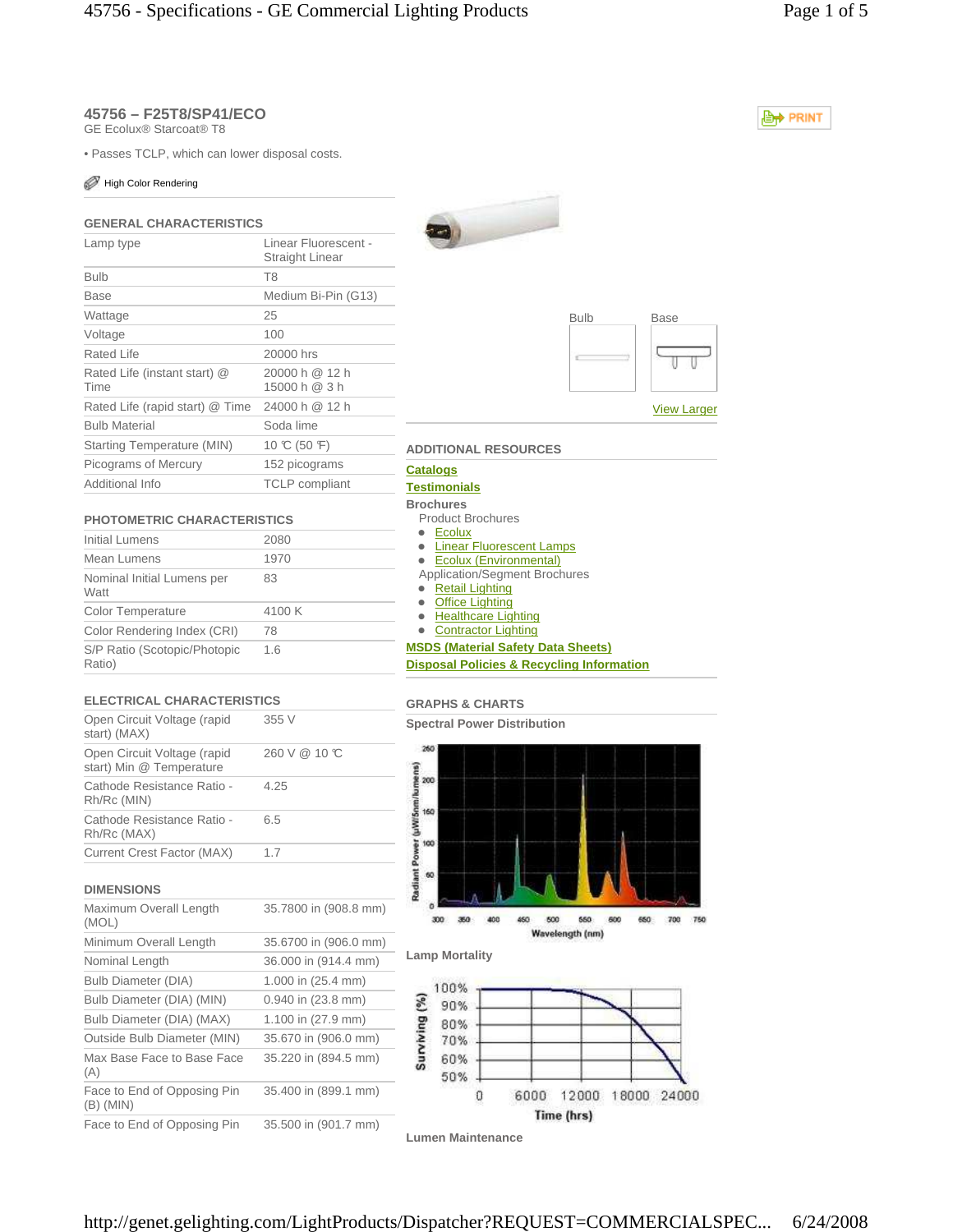|--|--|--|

| End of Base Pin to End of | 35.670 in (906.0 mm) |
|---------------------------|----------------------|
| Opposite Pin End (C)      |                      |

| <b>PRODUCT INFORMATION</b>          |                |
|-------------------------------------|----------------|
| Product Code                        | 45756          |
| Description                         | F25T8/SP41/ECO |
| ANSI Code                           | $1002 - 1$     |
| <b>Standard Package</b>             | Case           |
| <b>Standard Package GTIN</b>        | 10043168457566 |
| <b>Standard Package Quantity</b>    | 24             |
| Sales Unit                          | Unit           |
| No Of Items Per Sales Unit          | 1              |
| No Of Items Per Standard<br>Package | 24             |
| <b>UPC</b>                          | 043168457569   |



#### **COMPATIBLE GE BALLASTS**

| <b>Product</b><br>Code | <b>Description</b>          | # of<br><b>Bulbs</b> | Power<br>Factor | <b>Ballast</b><br>Factor |
|------------------------|-----------------------------|----------------------|-----------------|--------------------------|
| 80353                  | B132R120V5                  | 1                    | 90.0            | 0.9                      |
| 80362                  | B232SR277S50                | $\overline{2}$       | 95.0            | 0.88                     |
| 23680                  | GE-132-120-N                | 1                    | 99.0            | 0.87                     |
| 24161                  | GE-132-120-N-<br>84T        | 1                    | 99.0            | 0.87                     |
| 23681                  | GE-132-277-N                | 1                    | 97.0            | 0.87                     |
| 24162                  | GE-132-277-N-<br>84T        | 1                    | 97.0            | 0.87                     |
| 72258                  | GE132MAX-<br>L/ULTRA        | 1                    | 99.0            | 0.81                     |
| 72260                  | GE132MAX-N-<br>DIY          | 1                    | 99.0            | 0.93                     |
| <u>72259</u>           | GE132MAX-<br>N/ULTRA        | 1                    | 99.0            | 0.93                     |
| 30189                  | GE-132-MV-N                 | 1                    | 99.0            | 0.88                     |
| 72269                  | GE-132-MV-N                 | 1                    | 99.0            | 0.93                     |
| 30268                  | GE-132-MV-N-<br>42T         | 1                    | 99.0            | 0.88                     |
| 72270                  | GE-132-MV-N-<br>42T         | 1                    | 99.0            | 0.93                     |
| 23671                  | GE-232-120-N                | 1                    | 99.0            | 0.97                     |
| 24163                  | GE-232-120-N-<br>84T        | 1                    | 99.0            | 0.97                     |
| 29621                  | GE-232-120-PS-N             | 1                    | 98.0            | 1.04                     |
| 97782                  | GE232-120-RES               | 1                    | 48.0            | 1.04                     |
| 71037                  | GE232-120RES-<br>DIY        | 1                    | 48.0            | 1.04                     |
| 23672                  | GE-232-277-N                | $\overline{2}$       | 98.0            | 0.97                     |
| 24164                  | GE-232-277-N-<br>84T        | $\overline{2}$       | 98.0            | 0.97                     |
| <u> 29622</u>          | GE-232-277-PS-N             | 1                    | 93.0            | 1.03                     |
| 29632                  | GE-232-277PS-N-<br>т        | 1                    | 93.0            | 1.03                     |
| 47548                  | GE232MAX-H-<br>42T          | 1                    | 99.0            |                          |
| <u>49775</u>           | GE232MAX-<br><b>H/ULTRA</b> | 1                    | 99.0            |                          |
| 72263                  | GE232MAX-L-42T              | 1                    | 99.0            | 0.8                      |
|                        |                             |                      |                 |                          |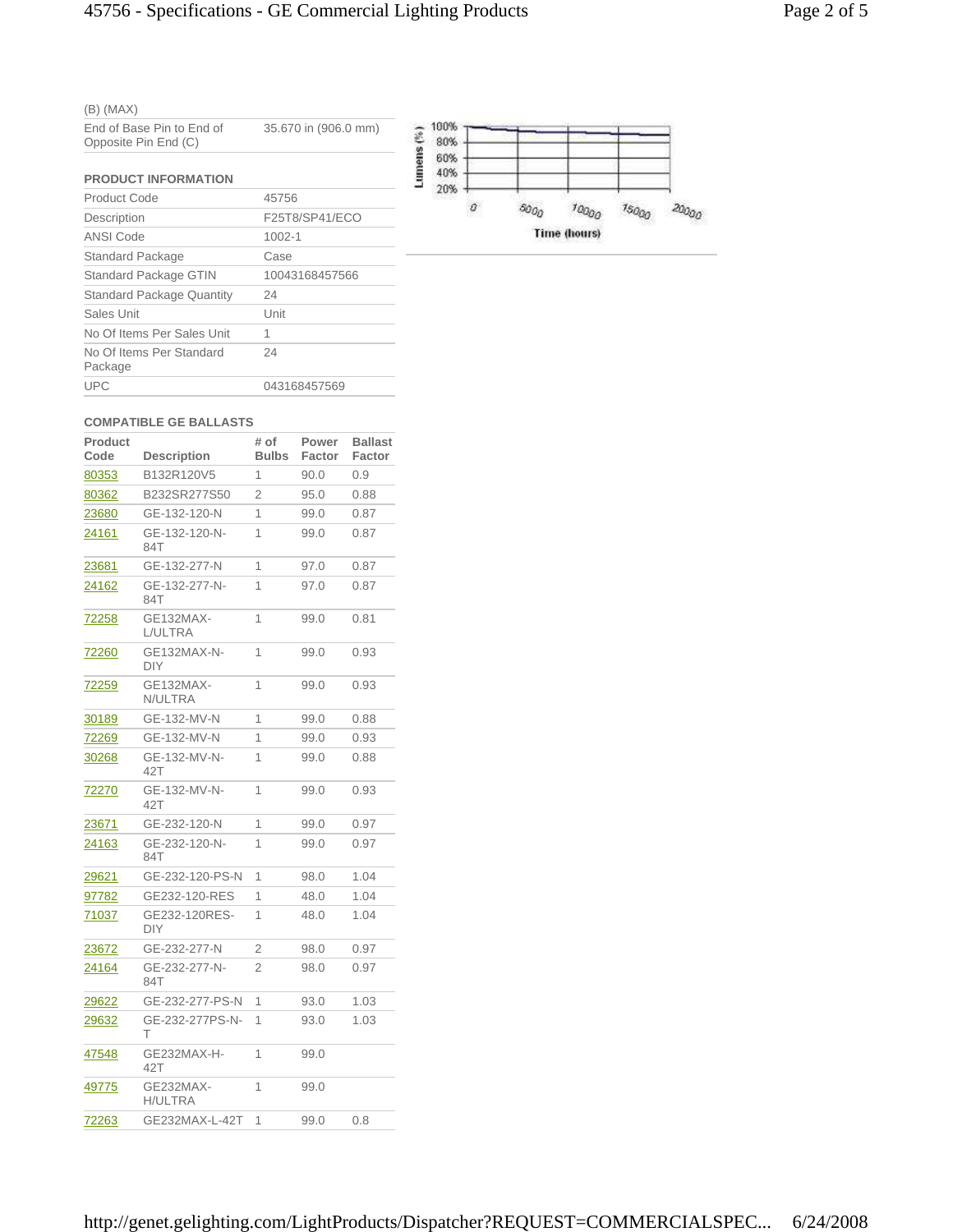| 72262         | GE232MAX-<br>L/ULTRA      | 1 | 99.0 | 0.8  |
|---------------|---------------------------|---|------|------|
| 49707         | GE232MAX-<br>L/ULTRA      | 1 | 99.0 |      |
| 71421         | GE232MAX-N+               | 1 | 99.0 | 1.06 |
| 72267         | GE232MAX-N-<br>42T        | 1 | 99.0 | 0.93 |
| <u>31052</u>  | GE232MAX-N-<br>42T        | 1 | 99.0 |      |
| 72264         | GE232MAX-<br>N/AMP        | 1 | 99.0 | 0.93 |
| <u>72265</u>  | <b>GE232MAX-</b><br>N/CTR | 1 | 99.0 | 0.93 |
| 97656         | GE232MAX-<br>N/CTR        | 1 | 99.0 |      |
| 72268         | GE232MAX-N-<br>DIY        | 1 | 99.0 | 0.93 |
| <u> 23940</u> | GE232MAX-N-<br><b>DIY</b> | 1 | 99.0 |      |
| 49772         | GE232MAX-<br>N/ULTRA      | 1 | 99.0 |      |
| 72266         | GE232MAX-<br>N/ULTRA      | 1 | 99.0 | 0.93 |
| 30198         | GE-232-MV-H               | 1 | 99.0 | 1.32 |
| 30275         | GE-232-MV-H-<br>42T       | 1 | 99.0 | 1.32 |
| 72273         | GE-232-MV-L               | 1 | 99.0 | 0.95 |
| 30247         | GE-232-MV-L               | 1 | 99.0 | 0.95 |
| 72274         | GE-232-MV-L-42T           | 1 | 99.0 | 0.95 |
| 72275         | GE-232-MV-N               | 1 | 99.0 | 1.08 |
| 72276         | GE-232-MV-N-<br>42T       | 1 | 99.0 | 1.08 |
| 30269         | GE-232-MV-N-<br>42T       | 1 | 99.0 | 1.03 |
| 97709         | GE-232MV-N-DIY            | 1 | 99.0 | 1.03 |
| 72277         | GE232MV-N-DIY             | 1 | 99.0 | 1.08 |
| 29675         | GE-232-MVPS-H             | 1 | 98.0 | 1.34 |
| 29651         | GE-232-MV-PS-<br>H-T      | 1 | 98.0 | 1.34 |
| 96720         | GE232-MVPS-L              | 1 | 97.0 | 0.86 |
| 96714         | GE232-MVPS-N              | 1 | 98.0 | 1.09 |
| 96717         | GE232-MVPS-N-<br>42T      | 1 | 98.0 | 1.09 |
| <u> 29671</u> | GE-232-MVPS-XL            | 1 | 98.0 | 0.68 |
| <u> 29665</u> | GE-232-MVPS-<br>XL-T      | 1 | 98.0 | 0.68 |
| 23673         | GE-332-120-N              | 2 | 99.0 | 0.97 |
| <u> 24165</u> | GE-332-120-N-<br>84T      | 2 | 99.0 | 0.97 |
| <u> 29623</u> | GE-332-120-PS-N           | 2 | 99.0 | 0.99 |
| 29633         | GE-332-120PS-N-<br>т      | 2 | 99.0 | 0.99 |
| 23674         | GE-332-277-N              | 2 | 98.0 | 0.97 |
| 24166         | GE-332-277-N-<br>84T      | 2 | 98.0 | 0.97 |
| <u> 29624</u> | GE-332-277-PS-N           | 2 | 96.0 | 0.99 |
| 71715         | GE332MAX-H-<br>42T        | 2 | 99.0 | 1.26 |
| 71714         | GE332MAX-<br>H/ULTRA      | 2 | 99.0 | 1.26 |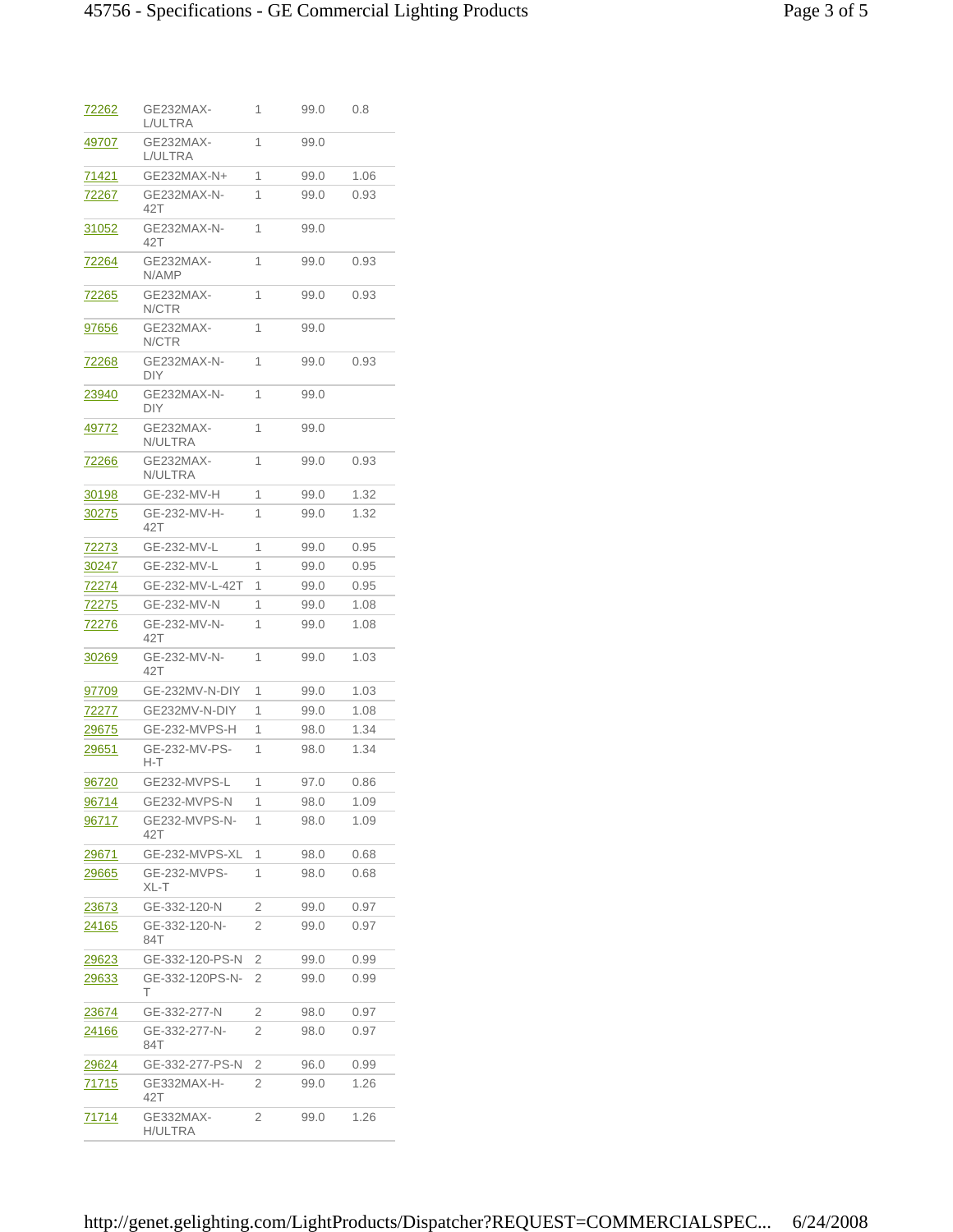| <u>49776</u>  | GE332MAX-<br>H/ULTRA | 2              | 99.0 |      |
|---------------|----------------------|----------------|------|------|
| <u>71718</u>  | GE332MAX-L-42T       | 2              | 99.0 | 0.86 |
| 49708         | GE332MAX-<br>L/ULTRA | 2              | 99.0 |      |
| 71717         | GE332MAX-<br>L/ULTRA | 2              | 99.0 | 0.86 |
| <u>71422</u>  | GE332MAX-N+          | 2              | 96.0 | 1.01 |
| 31053         | GE332MAX-N-<br>42T   | 2              | 99.0 |      |
| <u>71721</u>  | GE332MAX-N-<br>42T   | 2              | 99.0 | 0.94 |
| <u>71720</u>  | GE332MAX-<br>N/CTR   | 2              | 99.0 | 0.94 |
| <u>97657</u>  | GE332MAX-<br>N/CTR   | 2              | 99.0 |      |
| <u>23941</u>  | GE332MAX-N-<br>DIY   | 2              | 99.0 |      |
| 71722         | GE332MAX-N-<br>DIY   | 2              | 99.0 | 0.94 |
| 71719         | GE332MAX-<br>N/ULTRA | 2              | 97.0 | 0.94 |
| 30199         | GE-332-MV-H          | 2              | 97.0 | 1.14 |
| 30296         | GE-332-MV-H-<br>42T  | 2              | 97.0 | 1.14 |
| 30255         | GE-332-MV-L          | 2              | 96.0 | 0.86 |
| 30309         | GE-332-MV-L-42T      | 2              | 96.0 | 0.86 |
| 30192         | GE-332-MV-N          | 2              | 97.1 | 0.94 |
| 30270         | GE-332-MV-N-<br>42T  | 2              | 97.1 | 0.94 |
| <u>97710</u>  | GE-332MV-N-DIY       | 2              | 97.1 | 0.94 |
| <u> 29676</u> | GE-332-MVPS-H        | $\overline{2}$ | 98.0 | 1.25 |
| 29656         | GE-332-MV-PS-<br>H-T | 2              | 98.0 | 1.25 |
| 96721         | GE332-MVPS-L         | 2              | 0.82 | 0.82 |
| 96715         | GE332-MVPS-N         | 2              | 94.0 | 1.02 |
| 29672         | GE-332-MVPS-XL       | 2              | 98.0 | 0.64 |
| 23675         | GE-432-120-N         | 3              | 0.97 | 0.97 |
| 24167         | GE-432-120-N-<br>84T | 3              | 99.0 | 0.97 |
| <u> 29625</u> | GE-432-120-PS-N      | 3              | 99.0 | 0.95 |
| <u> 29635</u> | GE-432-120PS-N-<br>т | 3              | 99.0 | 0.95 |
| 97783         | GE432-120-RES        | 3              | 5.0  | 0.94 |
| <u>71038</u>  | GE432-120RES-<br>DIY | 3              | 5.0  | 0.94 |
| 23676         | GE-432-277-N         | 3              |      | 0.97 |
| 24168         | GE-432-277-N-<br>84T | 3              | 99.0 | 0.97 |
| 71724         | GE432MAX-H-<br>42T   | 3              | 99.0 | 1.27 |
| 49777         | GE432MAX-<br>H/ULTRA | 3              | 99.0 |      |
| <u>71723</u>  | GE432MAX-<br>H/ULTRA | 3              | 99.0 | 1.27 |
| <u>71726</u>  | GE432MAX-L-42T       | 3              | 99.0 | 0.83 |
| <u>49709</u>  | GE432MAX-<br>L/ULTRA | 3              | 99.0 |      |
| 71725         | GE432MAX-<br>L/ULTRA | 3              | 99.0 | 0.83 |